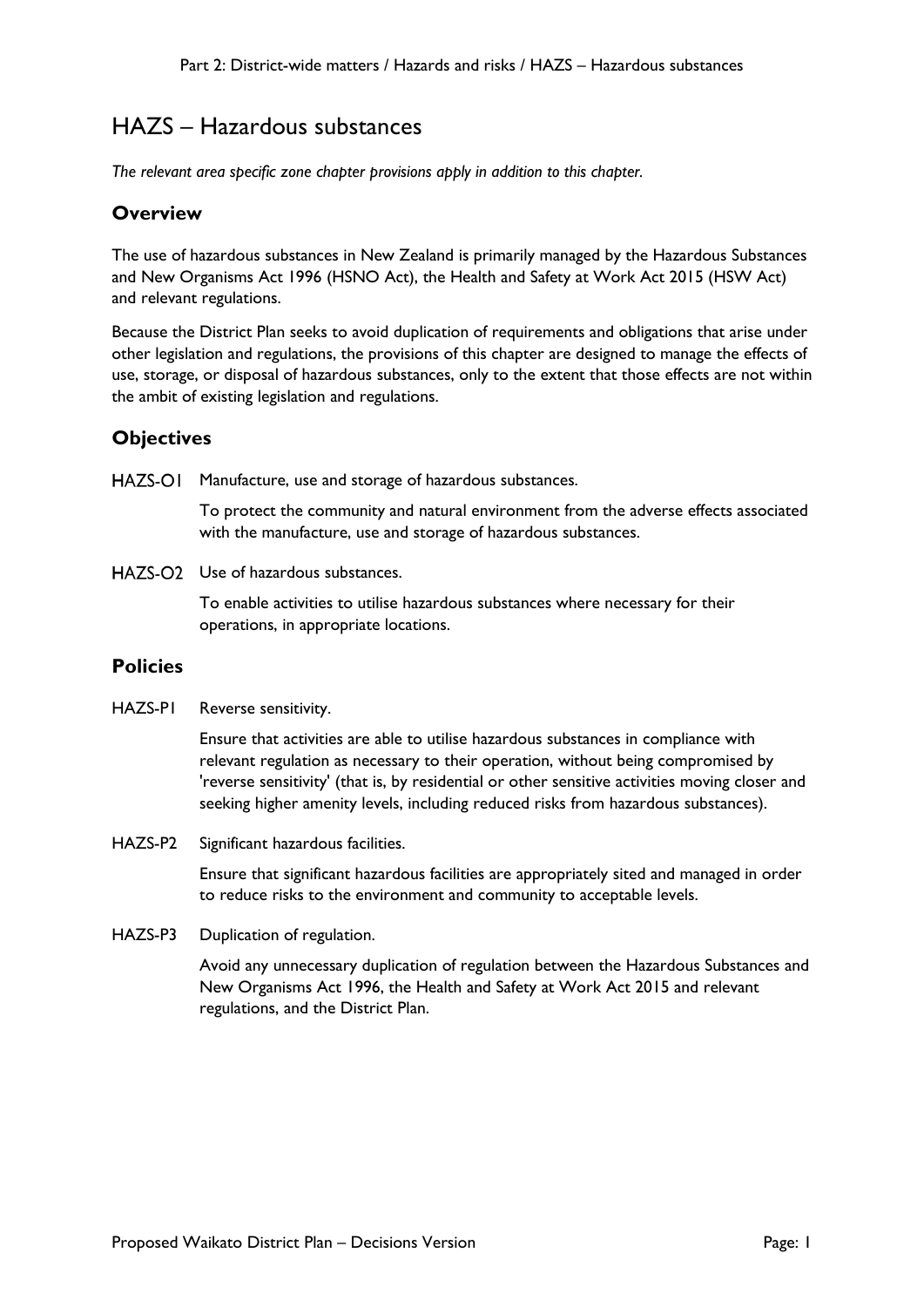## **Rules**

*Land use – activities (zones specified in first column)*

| <b>HAZS-RI</b> | The storage, handling or use of hazardous substances except<br>where Rule HAZS-R2, HAZS-R3 or HAZS-R4 apply                                                                                                                        |                                                                                                                                                                            |
|----------------|------------------------------------------------------------------------------------------------------------------------------------------------------------------------------------------------------------------------------------|----------------------------------------------------------------------------------------------------------------------------------------------------------------------------|
| All zones      | (1) Activity status: PER                                                                                                                                                                                                           | (2) Activity status where                                                                                                                                                  |
|                | <b>Activity-specific standards:</b>                                                                                                                                                                                                | compliance not achieved:                                                                                                                                                   |
|                | Nil.                                                                                                                                                                                                                               | n/a                                                                                                                                                                        |
| HAZS-R2        | The storage, handling or use of hazardous substances in a                                                                                                                                                                          |                                                                                                                                                                            |
|                | Significant Hazard Facility                                                                                                                                                                                                        |                                                                                                                                                                            |
| All zones      | (1) Activity status: DIS                                                                                                                                                                                                           |                                                                                                                                                                            |
|                | For discretionary activities, the following criteria identify<br>those matters which Council may assess the activity<br>against. However, for discretionary activities Council's<br>assessment is not restricted to these matters: |                                                                                                                                                                            |
|                | (a) Risk assessment comprising:                                                                                                                                                                                                    |                                                                                                                                                                            |
|                | (i) The probability and potential consequences of an<br>accident leading to the release or loss of control of<br>hazardous substances;                                                                                             |                                                                                                                                                                            |
|                | (ii) Potential risks and effects on people and neighbouring<br>activities, with an emphasis on sensitive activities such as<br>residential activities, educational facilities and community<br>facilities;                         |                                                                                                                                                                            |
|                | and sources of potable water;                                                                                                                                                                                                      | (iii) Potential risks and effects on natural ecosystems and the<br>life supporting capacity of land and water, waterbodies                                                 |
|                | Landscapes;                                                                                                                                                                                                                        | (iv) Potential risks and effects on sites of significance to<br>tangata whenua, sites of historical or archaeological<br>significance and Outstanding Natural Features and |
|                | operation of the hazardous facility; and                                                                                                                                                                                           | (v) The potential for natural hazards to impact on the                                                                                                                     |
|                | (vi) The potential for cumulative adverse effects of<br>hazardous substances.                                                                                                                                                      |                                                                                                                                                                            |
|                | (b) Alternative locations:                                                                                                                                                                                                         |                                                                                                                                                                            |
|                | site;                                                                                                                                                                                                                              | (i) An assessment of alternative locations, having particular<br>regard to locations both within the site and outside the                                                  |
|                | (c) Records for existing activity:                                                                                                                                                                                                 |                                                                                                                                                                            |
|                | (i) The record of compliance and acceptable risk<br>an existing activity is proposed.                                                                                                                                              | management of any existing activity where expansion of                                                                                                                     |

*Note: Land use activities continue on the next page.*